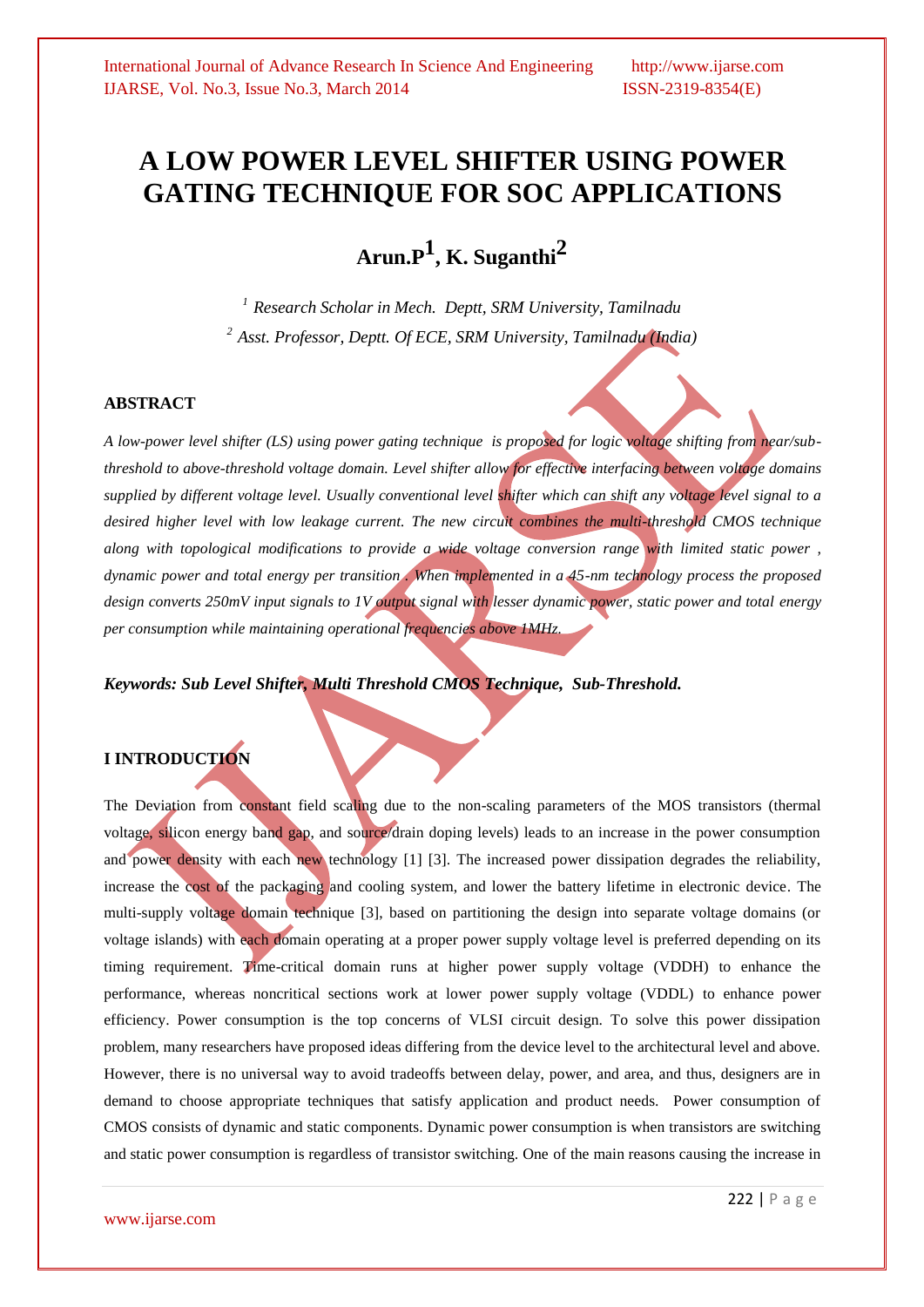leakage power is the increase of sub-threshold leakage power. When technology scales down, supply voltage also scales down simultaneously. This paper deals with a low-power LS using power gating technique designed to convert near-threshold or sub-threshold voltages to above-threshold voltage levels. The basic strategy of power gating is to provide two power modes a standby mode and an active mode. The goal is to switch between these modes at the appropriate time and in the appropriate manner to maximize power savings while minimizing the impact to performance. When implemented with the 45-nm GPDK technology, the new design successfully converts input voltages as low as 0.250 V to the 1-V output with a dynamic power dissipation of 491.84nW in active mode and 7.3nW in standby mode. The Static power in active and standby mode obtained as 141.1802pW and 3.485pW respectively. The total energy per transition obtained as 147.4fJ and 0.483fJ in active and standby mode respectively.

### **II OPERATING PRINCIPLES**

# **2.1 Conventional Level Shifter VDDH** VDDI VDDH P3 P<sub>2</sub> P1 P4  $N1$ N4 **NH** ) NI  $N<sub>2</sub>$ **N3** AN ₹

# **Fig. 1: Conventional DCVS level shifter**

The conventional LS is named as differential cascade voltage switch (DCVS) circuit, as shown in Figure 1 It has a half-latch formed by two PMOS transistors (P2 and P3) and a pair of NMOS devices controlled by the differential low input signals A and AN. When the input voltage A (AN) goes from low (high) to high (low), N2 (N3) is turned on (off). As a consequence, the voltage at node NH (NL) is pulled down, leading P3 (P2) to be turned on. This occurs when NH (NL) voltage reaches VDDH-Vth*,* P3 (VDDH-Vth*,* MP2). Once P3 (P2) is turned on, the node NL (NH) starts to be charged, weakening P2 (P3). Thus, this positive feedback accelerates the voltage level conversion. It should be noted that the DCVS-LS behaves as a ratioed circuit and there is a contention between P2 (P3) and N2 (N3) transistors. As a consequence, pull-up and pull-down strengths need to be properly balanced to assure correct functionality [4]. This requirement is difficult to achieve in practice when input signals have sub threshold voltage levels.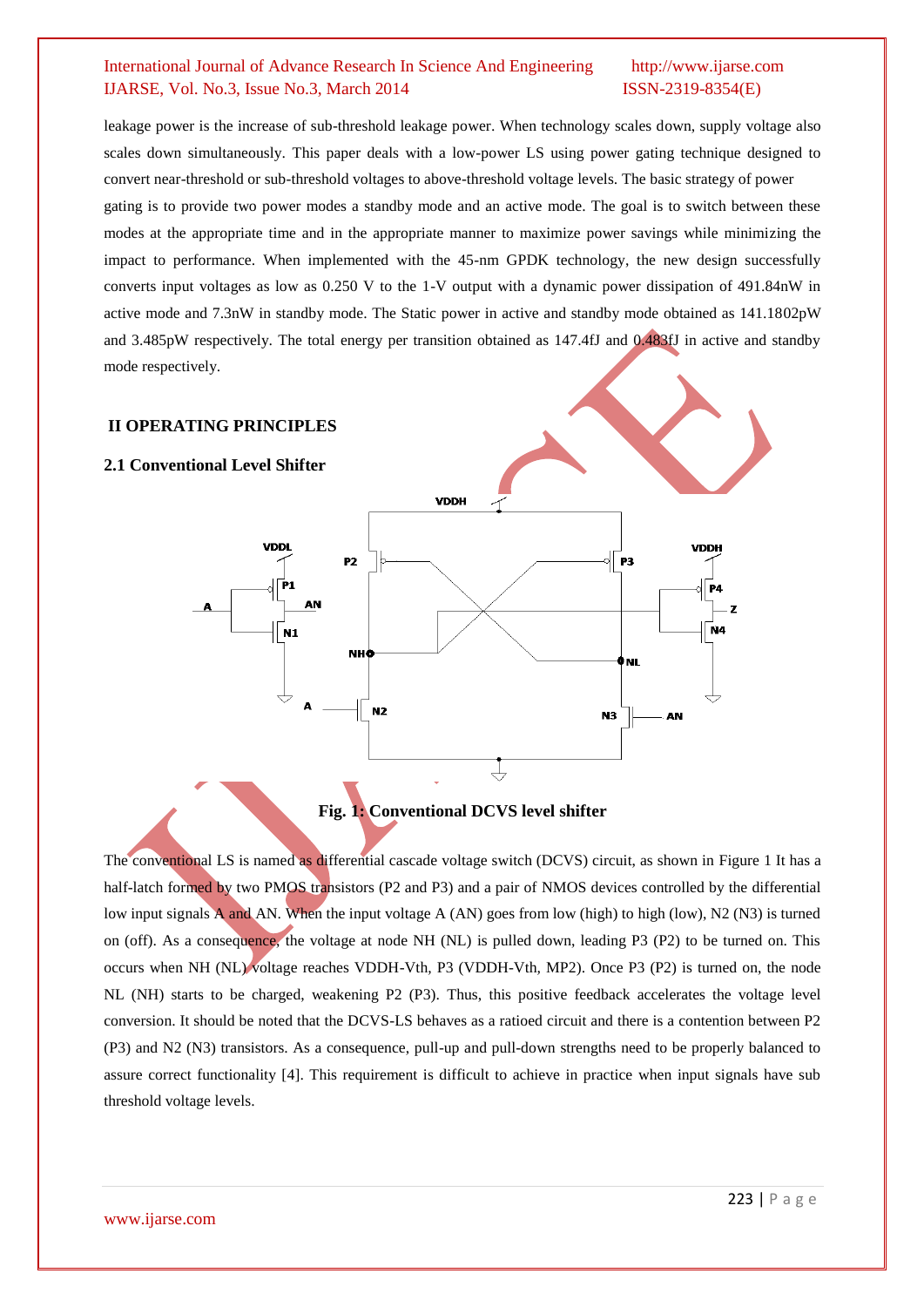#### **2.2 Conventional Type II**

Figure 2 shows that the circuit consists of an input inverter stage, a main voltage conversion stage, and an output inverting buffer.



A high to low transition of the main input causes P4 being turned on. Its drain current brings the diode-connected P6 device into the saturation region. This creates a voltage drop (i.e., Vth*,* P6) across P6 terminals that produce a correspondent bulk source voltage drop on P4. Due to the bulk effect, this increases the P4 threshold voltage. The reduced voltage level (VDDH-Vth*,* P6) on the source terminal of P4 limits its *V*GS, thus further weakening the P4 action. All the above effects reduce the contention on the node NH, thus allowing faster discharging to be achieved. When P4 is turned on, P5 is consequently turned off. In this case, the small leakage current flowing through P5 is not enough to turn P7 on. For this reason, P5 results power gated from the VDDH power rail, leading to a significant reduction in its sub-threshold current. The diode-connected P7 device participates in minimizing the leakage current, also by increasing the threshold voltage of P5. In fact P7 causes the source of transistor M5 to be at lower voltage than the bulk node and thereby reduces the sub threshold leakage current due to the bulk effect.

#### **III PROPOSED LEVEL SHIFTER**

#### **3.1 Design**

Figure 3 shows the architecture of proposed level shifter. The new power gated level shifter [1] is described in this section. Power gating uses low-leakage PMOS transistors as header switches to shut off power supplies to parts of a design in standby. Here high-Vt transistors are used for power gating.This level shifter uses a multi VTH CMOS technology in order to eliminate static dc current. There are different power gating parameters to be considered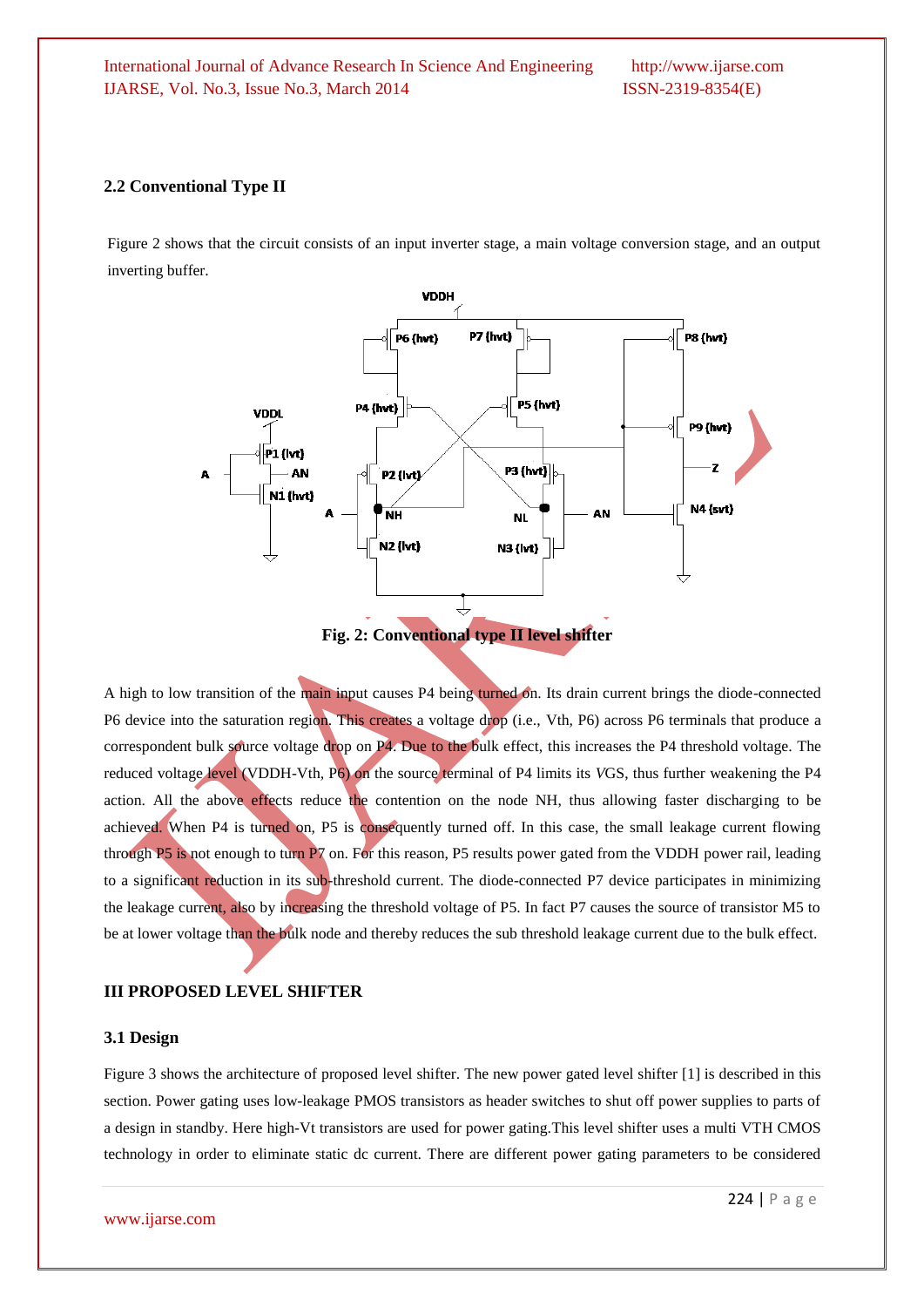while using this technique, the most important ones being power gate size and power gate leakage. The power gate size must be selected to handle the amount of switching current at any given time. The gate must be bigger such that there is no measurable voltage (IR) drop due to the gate. Since power gates are made of active transistors, leakage reduction is an important consideration to maximize power savings. As shown in Figure 3, the circuit consists of an input inverter stage, a main voltage conversion stage and an output inverting buffer and power gating transistor. To increase the strength of the pull-down network of the main voltage conversion stage, it was also designed by using HVT transistors.



The current flowing through the nodes NH and NL at the beginning of their high to low transition could be of concern [5]. Thus, to reduce this effect, two PMOS devices (P2 and P3) are adopted. P4 and P5 helped in weakening the pull-up networks of the main voltage conversion stage, thus reducing conflict NH and NL nodes. This choice also reduced the leakage current flowing through the pull-up networks when they are turned OFF. Finally, to achieve reliable voltage conversion, two diode-connected PMOS devices (P6 and P7) were placed between the pull-up logics and the supply rail VDDH. This device limits the pull-up strength, but also reduces static power.

#### **3.2 Working Principle of Proposed Level Shifter**

Power gating is a technique used in integrated circuit design to reduce power consumption, by shutting off the current to blocks of the circuit that are not in use. In addition to reducing stand-by or leakage power a high to low transition of the main input causes P4 being turned ON. Its drain current brings the diode-connected P6 device into the saturation region. This creates a voltage drop across P6 terminal that produce a bulk source voltage drop on P4. Due to this bulk effect, there is increase in the P4 threshold voltage and the reduced voltage level (VDDHVTH, P6) on the source terminal of P4 limits its VGS, thus further weakening the P4 action. When P4 is turned ON, P5 is turned off. In this case, the small leakage current flowing through P5 is not enough to turn P7 ON. For this reason, P5 results power gated from the VDDH power rail, leading to a significant reduction in its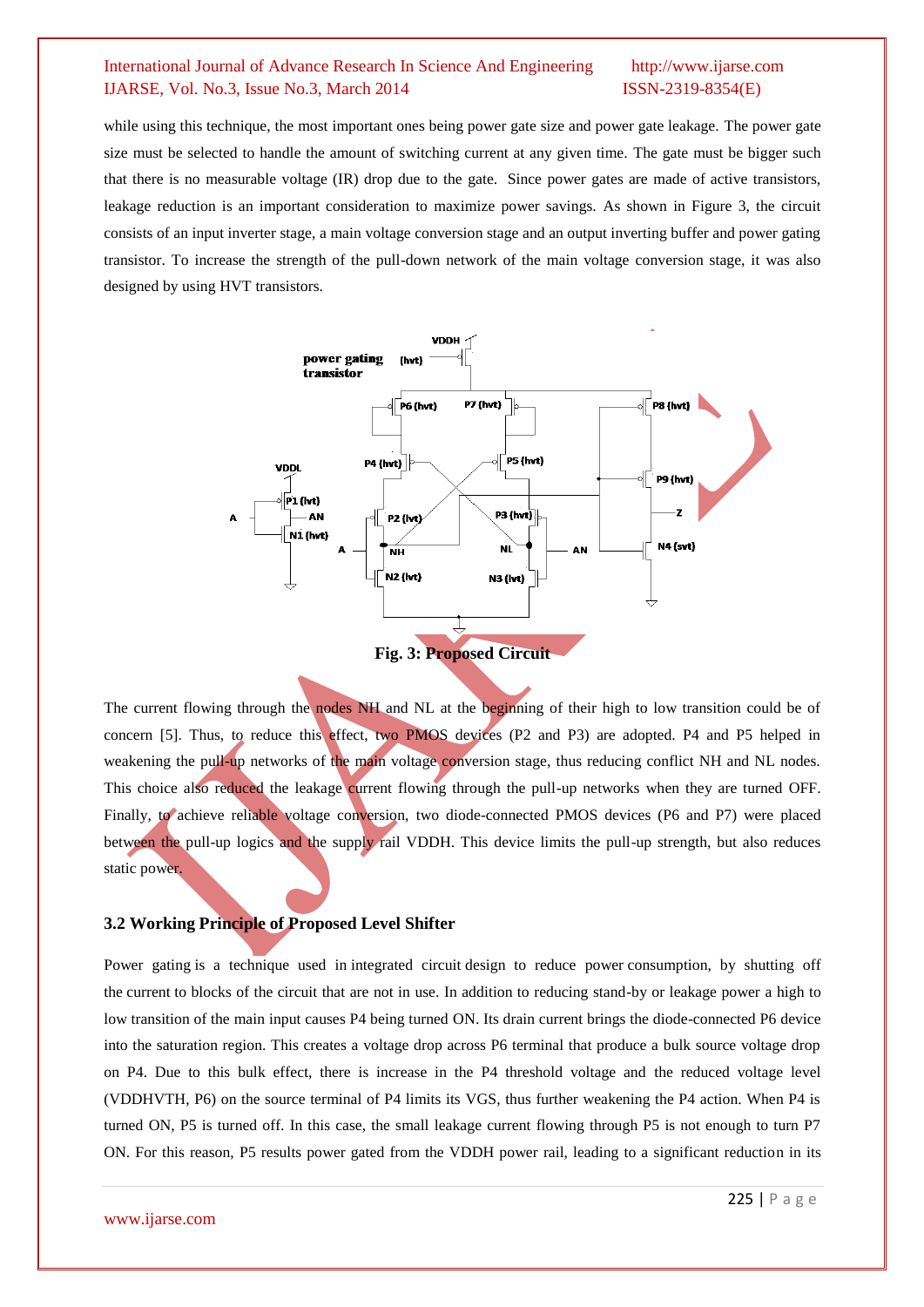sub-threshold current. The diode connected P7 device minimizes the leakage current, also by increasing the threshold voltage of P5. In fact, P7 causes the source of transistor P5 to be at lower voltage than the bulk node and thereby reduces the sub-threshold leakage current due to the bulk effect. This significantly differs from those adopted in other LS designs that implemented diode connected transistors [7]. Since P6 limits the output range of the main conversion stage to [0 V, VDDH – VTP], an output inverter is connected to node NH, to assure a required conversion. The pull down of such an inverter uses a P8, P9 and N4 device, whereas its pull-up is designed by exploiting PMOS transistors stack, thus limiting the leakage current flowing through the pull-up network of the output inverter, when NH is high. Opposite and substantial threshold voltage variations on P6 and P8-P9 could, cause the latter transistors to go in weak inversion, thus increasing the static power dissipation. Now power gated transistor is placed in series with P6, P7, P8 and power supply. A power gating technique is used for efficient power management. In the active mode, the input to power gated (hvt) is set low and power gated transistor (hvt) is turned ON. Since their on-resistances is small, the supply voltage almost function as real power line. In the standby mode, the input to power gated (hvt) is set high, power gated transistor (hvt) turned OFF and decreasing the power dissipation.

# **IV RESULTS AND ANALYSIS**

Using 45nm Cadence GPDK technology the new level shifter is compared to the conventional level shifter II for dynamic, static power and total energy per transition. The availability of high efficiency power supplies and the availability of a multi-VTH CMOS technology are the important factors affecting the optimum supply voltages in a Multi-VDD system. The analysis are done using Cadence Analog Design environment (ADE). Figure 4 shows the transient response of conventional level shifter. Here 250mV input has been converted 'to 1V output signal.



**Fig 4: Transient Response of Conventional LS II Fig Fig 5: Dynamic Power of Conventional LS II**

Figure 5 shows the dynamic power dissipation of conventional level shifter II. An input pulse of 250mV is given and an output pulse of 1V is obtained. The dynamic power dissipation obtained was 595.99nW. The static power dissipation of the conventional level shifter II was obtained as 141.1806pW at VDDL = 250mV.The VDDH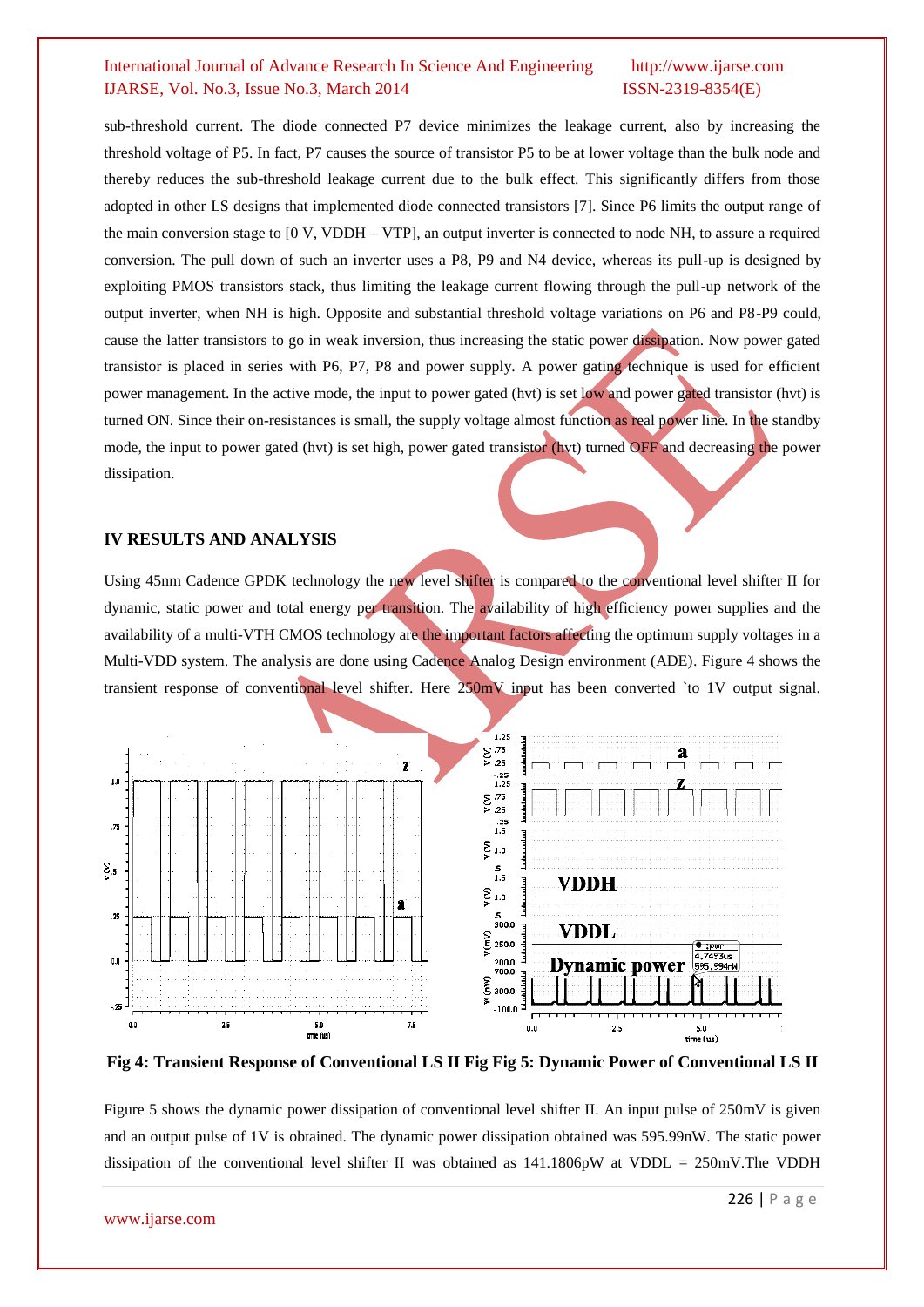

provided in this case was 1V. The total energy per transition for conventional level shifter II obtained as 159.3fJ.

**Fig 6: Static power conventional level shifter II Fig 7: Transient response of proposed level shifter**

The power gated circuit has two working modes an active mode and stand-by mode. Power analysis has been done in dynamic as well as stand-by mode. Figure 7 shows the transient response of proposed level shifter in cadence. A 250mV to 1V voltage level shifting was obtained. The rise time and fall time was given as 1ns and 1ns respectively. The simulations are carried out for conventional level shifter II and then for the LS using power gating technique (proposed) and is verified at pre-layout levels. Desired and far better results are obtained using LS with power gated technique than conventional Level shifter.



**Fig 8: Static power in active mode of proposed LS Fig 9: Static power at standby mode of proposed LS**

www.ijarse.com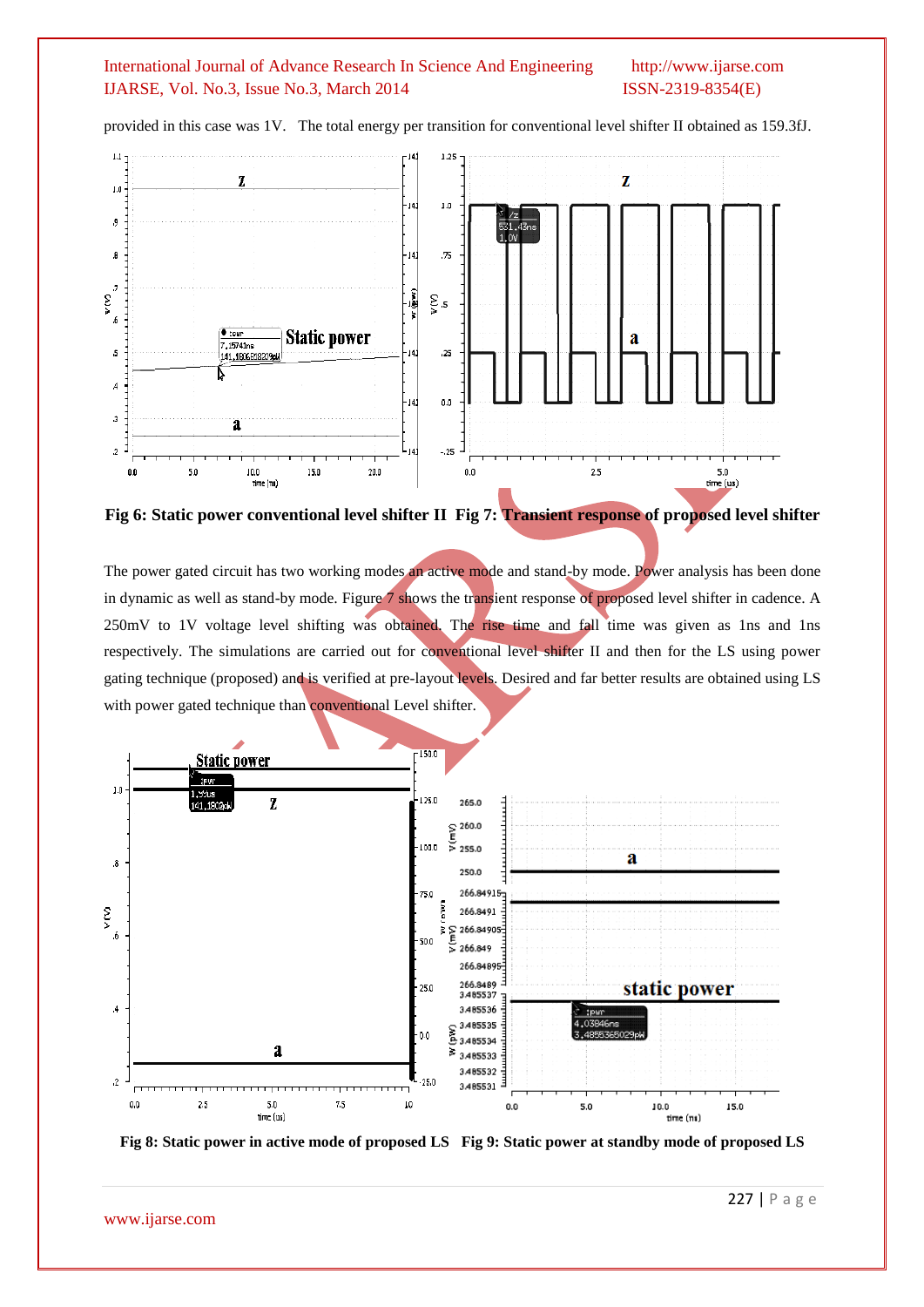Figure 8 shows the static power dissipation for the proposed level shifter obtained as 141.1802pW in active mode. The static power in standby mode of proposed level shifter was found to be 3.48pW and shown in fig: 9.



Figure 10 shows the dynamic power of proposed LS in active mode and was obtained as 491.841nW. The dynamic power at standby mode of proposed LS was obtained as 7.3nW. It is observed that our approach gave far better results for dynamic power dissipation and total energy per transition and reduction of static power in standby mode of the proposed level shifter.

www.ijarse.com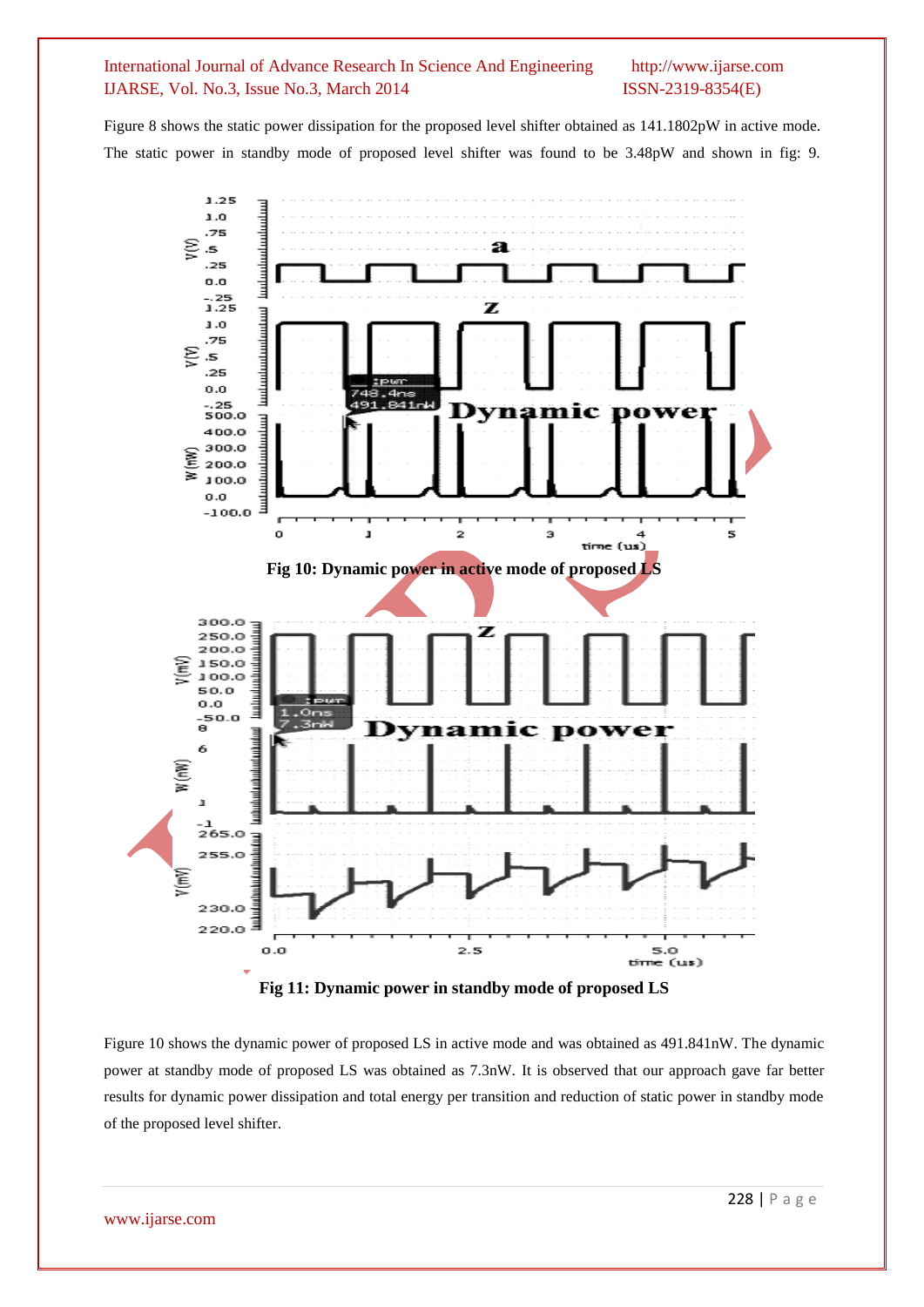



**Fig 12: Layout of the proposed circuit**

Figure 12 here illustrate the physical design of the proposed level shifter.

| <b>DESIGN</b>                 | <b>TECH</b>      | <b>VDDH</b><br>(V) | <b>VDDL</b><br>(mV) | <b>INPUT</b><br>(mV) | <b>OUTPUT</b><br>(V) | <b>DYNAMIC</b><br><b>POWER</b><br>(nW) | <b>STATIC</b><br><b>POWER</b><br>(pW) | <b>TOTAL</b><br><b>ENERGY/</b><br><b>TRANSITION</b> |
|-------------------------------|------------------|--------------------|---------------------|----------------------|----------------------|----------------------------------------|---------------------------------------|-----------------------------------------------------|
| Conventional<br>type II       | 45nm             |                    | 250                 | 250                  |                      | 595.994                                | 141.1806                              | (fJ)<br>159.3                                       |
| Proposed<br>(Active)<br>mode) | 45 <sub>nm</sub> |                    | 250                 | 250                  |                      | 491.841                                | 141.1802                              | 147.4                                               |
| Proposed<br>(Standby<br>mode) | $45$ nm          |                    | 250                 | 250                  |                      | 7.301                                  | 3.4855                                | 0.483                                               |

# **TABLE 1: EXPERIMENTAL RESULTS AND COMPARISON**

# **V CONCLUSION**

A new low-power LS has been proposed suitable for logic voltage shifting from near/sub-threshold to above threshold domain with reduced dynamic, static power dissipation and total energy per transition. The circuit when used for sub-threshold to above threshold voltage conversion, exhibits the lowest static power and energy consumption with respect to previous proposed LSs that used similar design parameters. Moreover, even though the new designed LS is optimized for low power consumption, it also and supports a wide voltage conversion range.